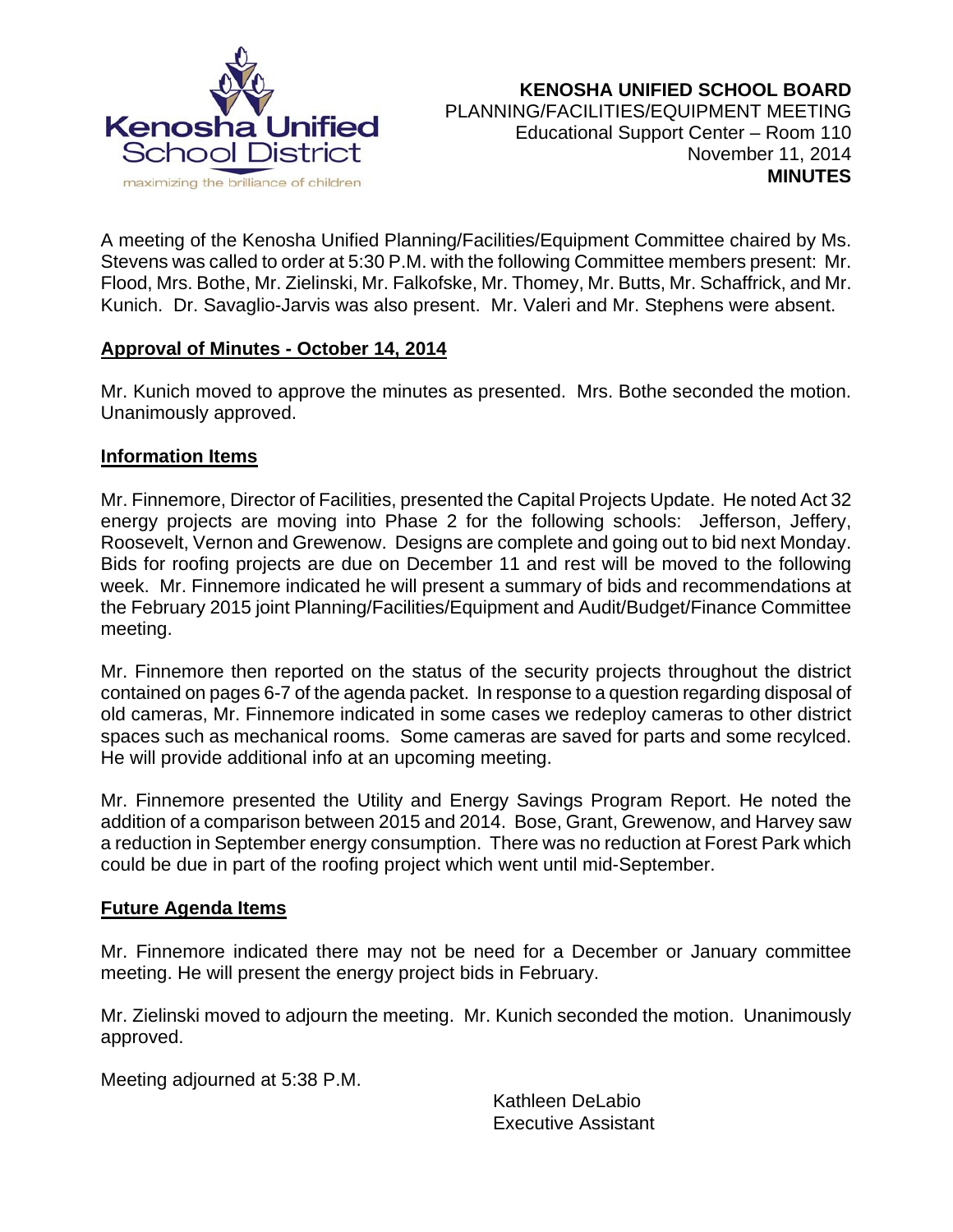

## **KENOSHA UNIFIED SCHOOL BOARD** JOINT PLANNING/FACILITIES/EQUIPMENT AND AUDIT/BUDGET/FINANCE MEETING Educational Support Center – Room 110 November 11, 2014 **MINUTES**

A joint meeting of the Kenosha Unified Planning/Facilities/Equipment and Audit/Budget/Finance Committees chaired by Ms. Stevens was called to order at 5:45 P.M. with the following Committee members present: Mr. Flood, Mr. Kunich, Mrs. Bothe, Mr. Zielinski, Mr. Falkofske, Mr. Thomey, Mr. Butts, Mr. Schaffrick, Mr. Wade, Mr. Bryan, Mrs. Marcich, Mr. Kent, Mr. Aceto, Ms. Dawson, Mr. Holdorf, and Mr. Castle. Dr. Savaglio-Jarvis was also present. Mr. Valeri, Mr. Stephens, and Ms. London were absent. Mr. Battle was excused.

# **Approval of Minutes - October 14, 2014 Joint Planning/Facilities/Finance and Audit/Budget/Finance**

Mr. Bryan moved to approve the minutes as presented. Mr. Kunich seconded the motion. Unanimously approved

# **Outdoor Athletic Improvements Referendum**

Mr. Finnemore, Director of Facilities, Mr. Tarik Hamdan, Interim Chief Financial Officer, and Mr. Steven Knecht, Coordinator of Athletics/Physical Education, presented the Outdoor Athletic Improvements Referendum report. Mr. Finnemore noted the report is divided into two sections with pages 12-17 of the agenda packet containing info presented at the October 28, 2014 regular board meeting and pages 18-21 containing new and updated information. He noted that the cost information in attachment two is accurate. It was noted that a total of \$4,080,000 of the estimated referendum costs will need to be incurred whether or not the referendum is successful. These projects include the parking lot projects, Indian Trail track resurfacing, replacement of the home and away bleachers at Ameche Field, replacement of the tennis courts at Bradford and Tremper and removal of the tracks at Bullen and Tremper. If these projects were funded a part of major maintenance they would account for all of the available funding over the next three years which would come at the expense of all other needs that exist in the district. There was discussion regarding the middle school tracks and Mr. Finnemore noted that a decision regarding the Lance track will need to be made after the referendum.

Mr. Hamdan noted that the timing of this referendum is designed to align with the KUSD debt schedule in order to minimize the tax impact. In terms of actual mill rate impact, the \$16.7 million dollar borrowing would average out over the twenty year term to \$.10 per every thousand dollars of property value. For the owner of a two-hundred thousand dollar home, that would be approximately \$20 per year. Therefore, if the referendum is successful, the tax decrease would be \$80 instead of \$100 for a two-hundred thousand dollar home. Mr. Hamdan noted the sample ballot was contained in attachment 5. In the draft referendum flyer it was suggested that wording be added about how the facilities will be used by our students and compare KUSD athletics to others in the state. Mr. Finnemore said we can quantify how many students participate in athletics as well as building rentals and partnerships such as with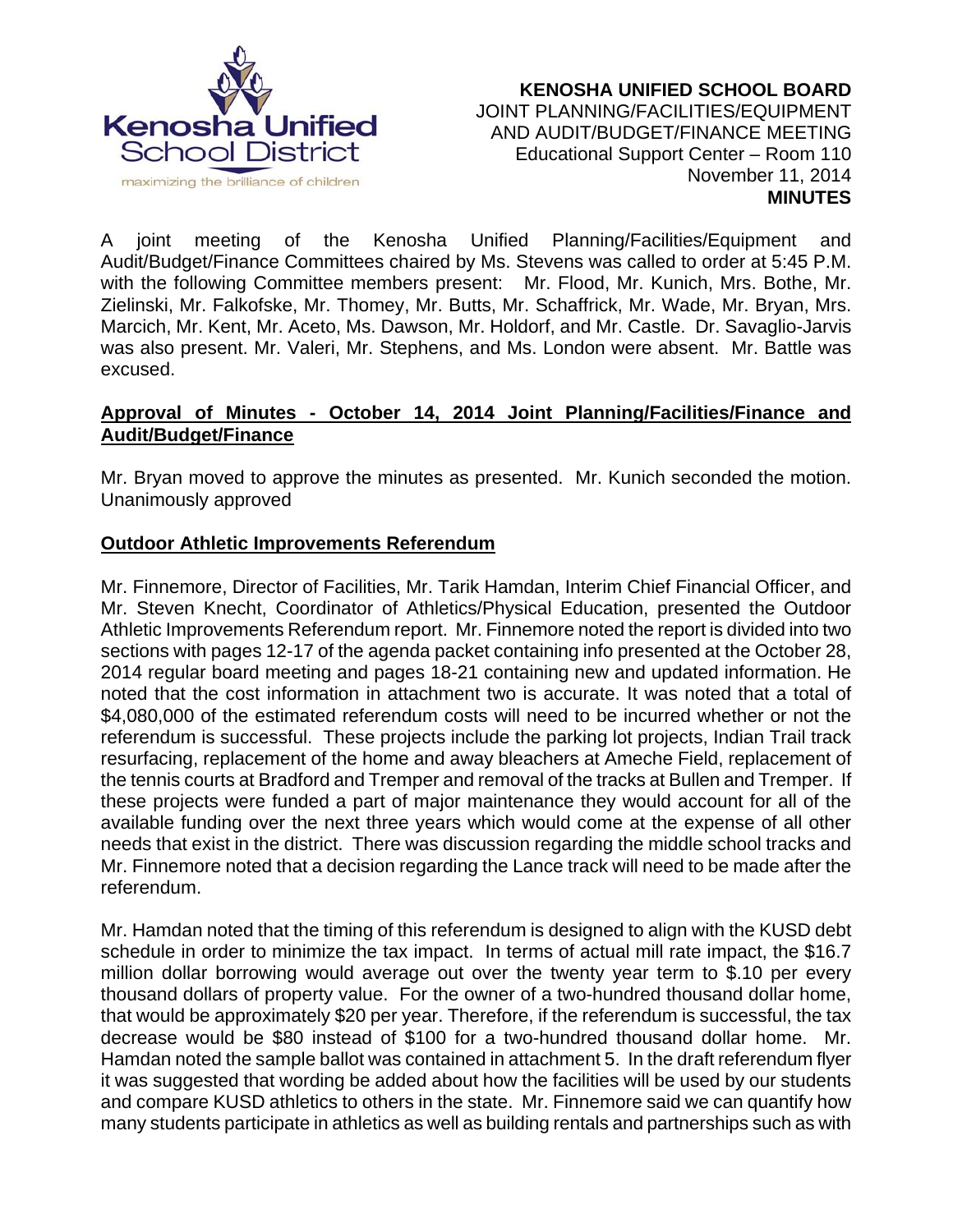the Boys & Girls Club. Mr. Knecht said there will be additional info added as questions arise. Discussion on safety issues related to synthetic turf.

It was suggested that we approach our insurance company to determine if our premium could be lowered due to lower injury risk with replacement of the Tremper bleachers. Mr. Finnemore said there may not be a premium reduction but we can include it as a positive in the referendum flyer.

If referendum does not pass, within next five years we will need to budget for \$4 million in major maintenance for those projects noted at the expense of other less urgent projects. Our info campaign does not start until board approves moving forward with referendum. An info push would occur between winter and spring breaks. Mr. Finnemore believes this is a one shot effort for approval of this referendum. Mrs. Stevens inquired about a community economic study and noted Chris Jensen who is on the athletics committee and is very knowledgeable in that area.

Mr. Finnemore reviewed the referendum timeline. He noted we must remember that the current debt does not retire until 2016/17. He hopes to fund design work in 2015 in order to be ready to hire contractors and purchase materials in 2016/17. He expects all work to be done in 2016/17.

Mr. Bryan moved to forward the Outdoor Athletic Improvements Referendum to the full Board for consideration. Mr. Falkofske seconded the motion. Unanimously approved.

### **Future Agenda Items**

No future items were mentioned.

Mr. Wade moved to adjourn the meeting. Mr. Kunich seconded the motion. Unanimously approved.

Meeting adjourned at 6:15 P.M.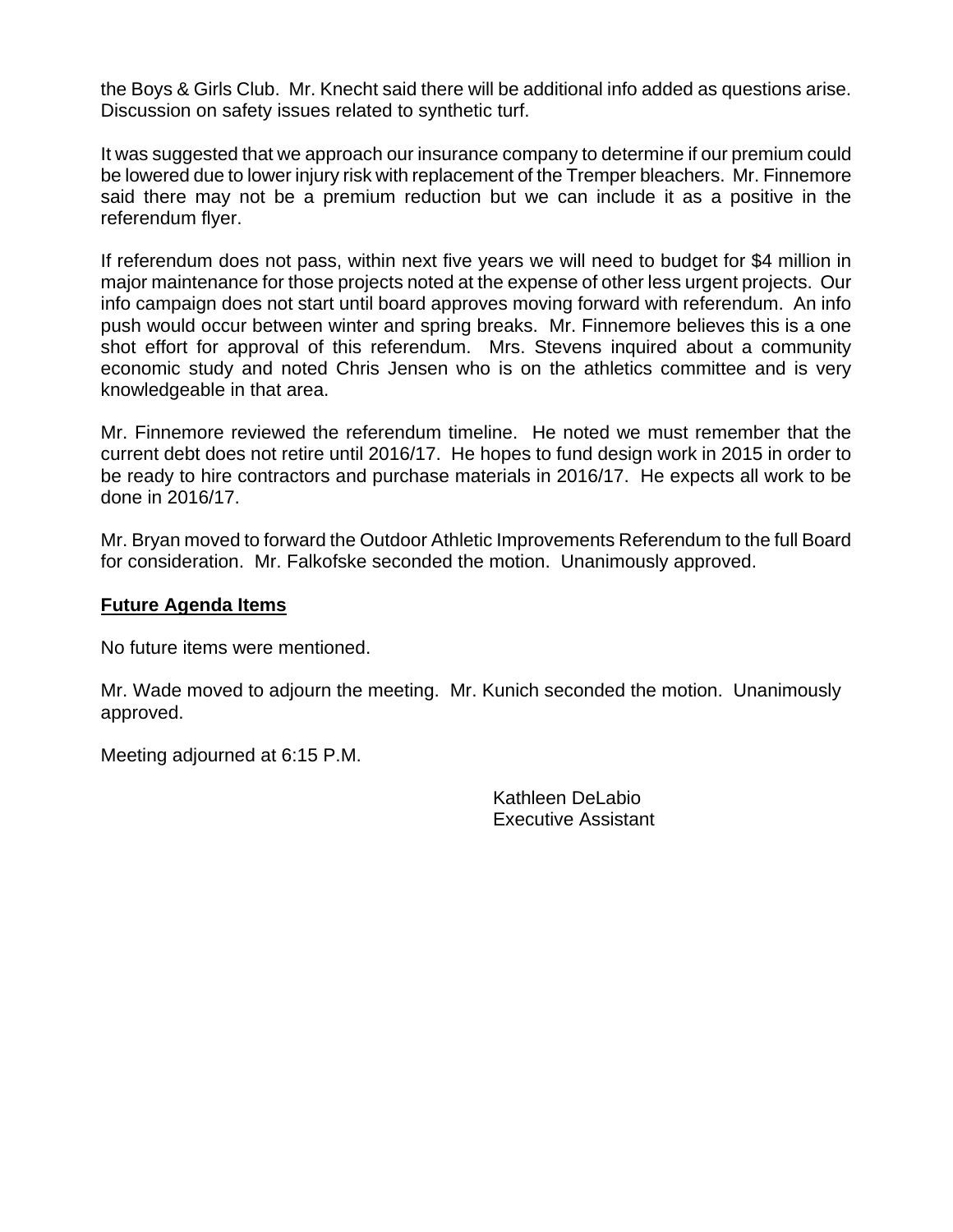

A meeting of the Kenosha Unified Audit/Budget/Finance Committee chaired by Mr. Wade was called to order at 6:19 P.M. with the following Committee members present: Mr. Flood, Mr. Bryan, Mrs. Marcich, Mr. Kent, Mr. Aceto, Ms. Dawson, Mr. Holdorf, and Mr. Castle. Dr. Savaglio-Jarvis was also present. Mr. Battle was excused and Ms. London was absent.

Mr. Wade welcomed everyone and thanked all veterans for their service to our country.

## **Approval of Minutes - October 14, 2014 Audit/Budget/Finance and October 14, 2014 Joint Audit/Budget/Finance and Personnel Policy**

Mr. Bryan moved to approve the minutes as contained in the agenda. Mr. Holdorf seconded the motion. Unanimously approved.

# **Change in Fiscal Year 2013-14 Adopted Budget**

Mr. Tarik Hamdan, Interim Chief Financial Officer, presented the Change in Fiscal Year 2013- 14 Adopted Budget.

Tarik noted the official notice that will be published and noted major changes to the 2013/14 adopted budget.

Mr. Flood moved to forward the Change in Fiscal Year 2013-14 Adopted Budget to the full Board for approval and that the attached Class 1 notice be published within ten (10) days of the official Board adoption. Mr. Bryan seconded the motion. Unanimously approved.

## **Annual Financial Report for 2013-14**

Mr. Tarik Hamdan, Interim Chief Financial Officer, distributed a copy of the Annual Financial Report and Ms. Heather Kraeuter, Accounting & Payroll Manager, reviewed the document with the committee and answered questions. Mrs. Lisa Salo, CPA, of Schenck, S.C., presented the Management Communications document. She noted that no material weaknesses or significant deficiencies were found. She reviewed each section of the Management Communication and specifically noted the comments and observations contained on pages 5- 7 of the document. Ms. Salo responded to questions from the committee.

Mr. Kent left the meeting at 6:43 p.m.

Mr. Aceto gave kudos to our Finance Department for an excellent financial report and noted it is very rare for a school district to prepare the report internally.

Mr. Bryan moved to forward the Annual Financial Report and Management Communication to the board of education. Mr. Flood seconded the motion. Unanimously approved.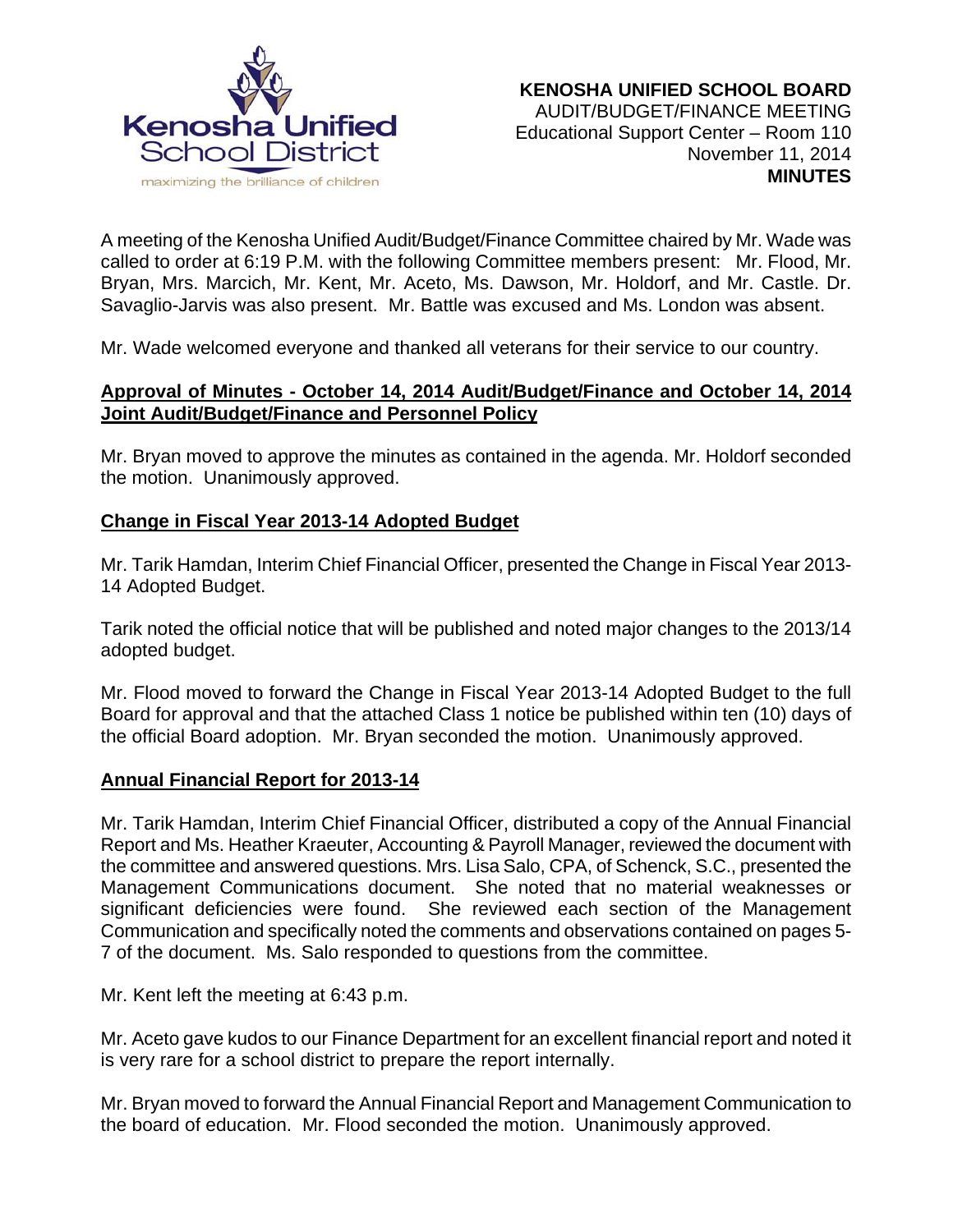# **Other Post-Employment Benefits Actuarial Study**

Mr. Hamdan and Mr. Tom Bleick, Principal and Consulting Actuary from Milliman, presented the Other Post-Employment Benefits Actuarial Study and distributed a hand-out. An actuarial valuation under GASB 45 must be performed for plans with a total membership of 200 or more at least biennially. In order to comply with this requirement, KUSD requested that Milliman prepare an updated report. The report showed significant reduction in total liabilities as compared to the last report two years ago. Most of the reductions can be attributed to changes in the medical plan and the fact that retirees will now pay a larger portion of the total premium (up to 12%).

Mr. Bryan moved to forward the Other Post-Employment Benefits Actuarial Study to the full Board. Mr. Flood seconded the motion. Unanimously approved.

### **Information Items**

Mr. Hamdan presented the Monthly Financial Statements. He indicated we have updated the numbers to reflect the adopted budget. It is anticipated the fund balance should be reduced by \$1.2 million at the end of the year. There were no questions.

Mr. Hamdan presented the Cash and Investment Quarterly Report and there were no questions.

#### **Future Agenda Items**

No future agenda items were noted.

Mr. Wade thanked student member for Ryan Castle for attending this evening.

Mr. Bryan moved to adjourn the meeting. Mr. Flood seconded the motion. Unanimously approved.

Meeting adjourned at 7:00 P.M.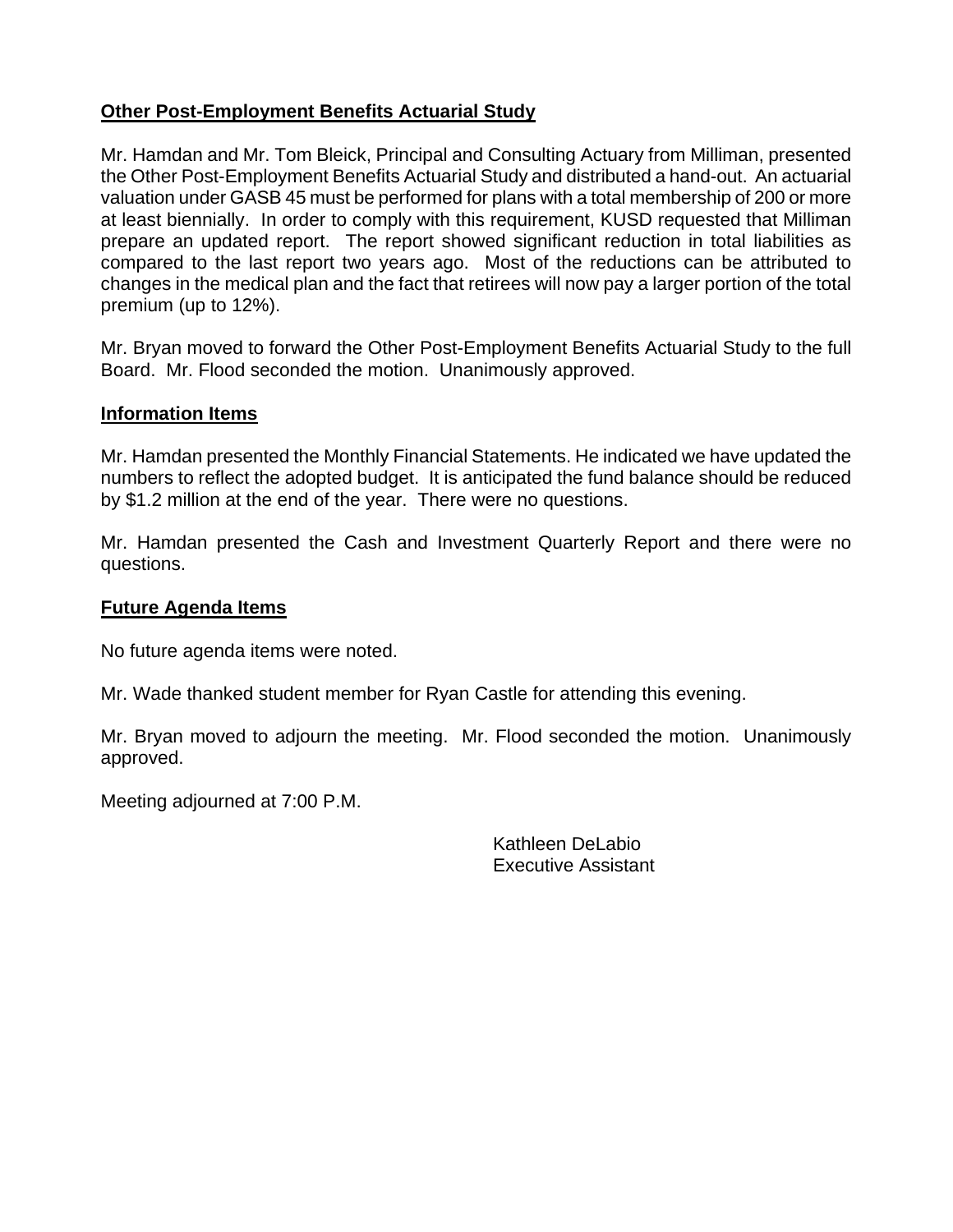

A meeting of the Kenosha Unified Personnel/Policy Committee chaired by Mr. Kunich was called to order at 7:02 P.M. with the following Committee members present: Mr. Bryan, Mrs. Snyder, Mrs. Burns, Ms. Butler, Mrs. Hamilton, Mrs. Stephens, and Mr. Kunich. Dr. Savaglio-Jarvis was also present. Mrs. Morrison was excused. Mrs. Dahl, Mr. Riley, and Ms. Connor were absent.

## **Approval of Minutes – September 9, 2014 Personnel/Policy, October 14, 2014 Joint Audit/Budget/Finance and Personal/Policy, and October 14, 2014 Personnel/Policy**

Mr. Bryan moved to approve the minutes as contained in the agenda. Mrs. Burns seconded the motion. Unanimously approved.

# **School Board Policy 1131 – Memorials and Dedications Within Schools**

Dr. Savaglio-Jarvis presented School Board Policy 1131 – Memorials and Dedications Within Schools. At the August 12, 2014 Personnel/Policy committee meeting, proposed revisions were offered by Mr. Flood. Administration recommended various changes to the policy language for clarity and consistency.

Mr. Bryan moved to forward School Board Policy 1131 – Memorials and Dedications Within Schools to the school board for consideration of a first reading on November 25, 2014 and a second reading on December 16, 2014. Mrs. Snyder seconded the motion. Unanimously approved.

## **Information Items**

There were no questions or comments on the Recommendations Concerning Appointments, Leaves of Absence, Retirements, and Resignations.

## **Future Agenda Items**

There were no future agenda items noted.

Mrs. Burns moved to adjourn this meeting. Mrs. Snyder seconded the motion. Unanimously approved.

Meeting adjourned at 7:06 P.M.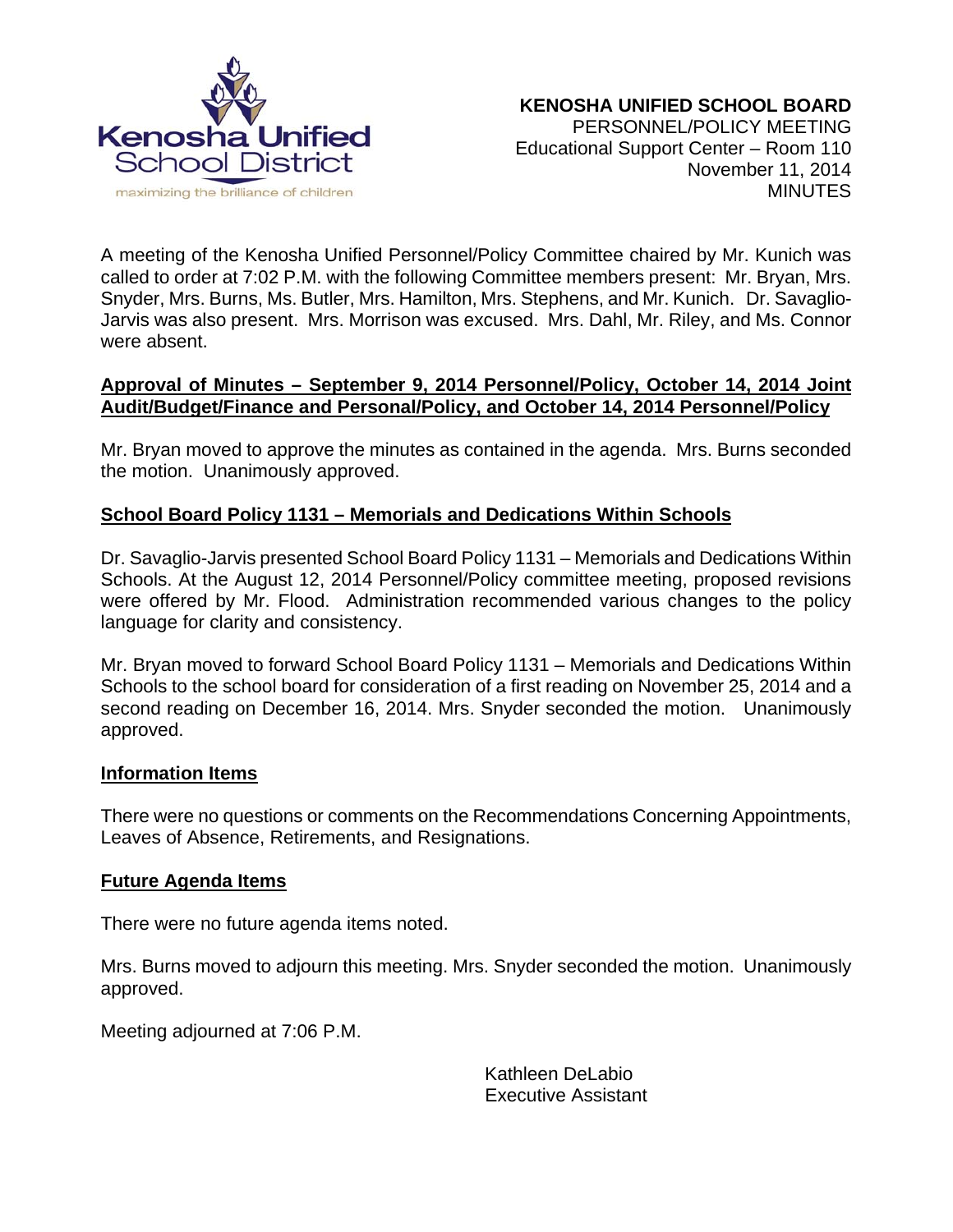

 **KENOSHA UNIFIED SCHOOL BOARD**  JOINT PERSONNEL/POLICY AND CURRICULUM/PROGRAM MEETING Educational Support Center – Room 110 November 11, 2014 **MINUTES** 

A joint meeting of the Kenosha Unified Personnel/policy and Curriculum/Program Committees chaired by Mr. Kunich was called to order at 7:07 P.M. with the following Committee members present: Mr. Bryan, Mrs. Snyder, Mrs. Burns, Ms. Butler, Mrs. Hamilton, Mrs. Stephens, Mr. Kunich. Mr. Wade, Mrs. Daghfal, Mrs. Karabetsos, Mrs. Kenefick, Mrs. Santoro, Mrs. Renish-Retelis, Mrs. Wickersheim and Mr. Wojceichowicz. Dr. Savaglio-Jarvis was also present. Mrs. Morrison and Ms. Stevens were excused. Mrs. Dahl, Mr. Riley, Ms. Connor and Mr. Belotti were absent.

# **Approval of Minutes – September 9, 2014 Joint Personnel/Policy and Curriculum/Program**

Mrs. Daghfal moved to approve the minutes as contained in the agenda. Mrs. Stephens seconded the motion. Unanimously approved.

# **School Board Policy 1950 – Relations with Wisconsin Interscholastic Athletics Association and Policy 6770 – Interscholastic Athletics**

Ms. Julie Housaman, Interim Assistant Superintendent of Teaching and Learning and Mr. Steven Knecht, Coordinator of Athletics/Physical Education, presented School Board Policy 1950 – Relations with Wisconsin Interscholastic Athletics Association and Policy 6770 – Interscholastic Athletics.

Policy 1950, Relations with Wisconsin Interscholastic Athletics Association, describes the relationship Kenosha Unified School District has with the Wisconsin Interscholastic Athletic Association. At the June 24, 2014, regular school board meeting, Kenosha Unified School District Board of Education voted to break ties with the Wisconsin Interscholastic Athletic Association at the middle school level. Therefore, middle school athletics needs to be stricken from the policy.

Policy 6770, Interscholastic Athletics, contains a set of rules titled "Guidelines for Interscholastic Athletics." Rule 3 needs clarity as to who is eligible to compete on athletic teams in the Kenosha Unified School District. Adding the phrase "full-time Kenosha Unified School District" to this rule clarifies the interpretation of Rule 3 and illustrates that the privilege of participation in athletics shall be awarded to Kenosha Unified School District students.

Administration recommended that the Curriculum/Program Standing Committee and the Personnel/Policy Standing Committee forward the recommendation for changes in Policy 1950 and Rule 3 of Policy 6770 to the Board of Education for consideration of a first and second reading.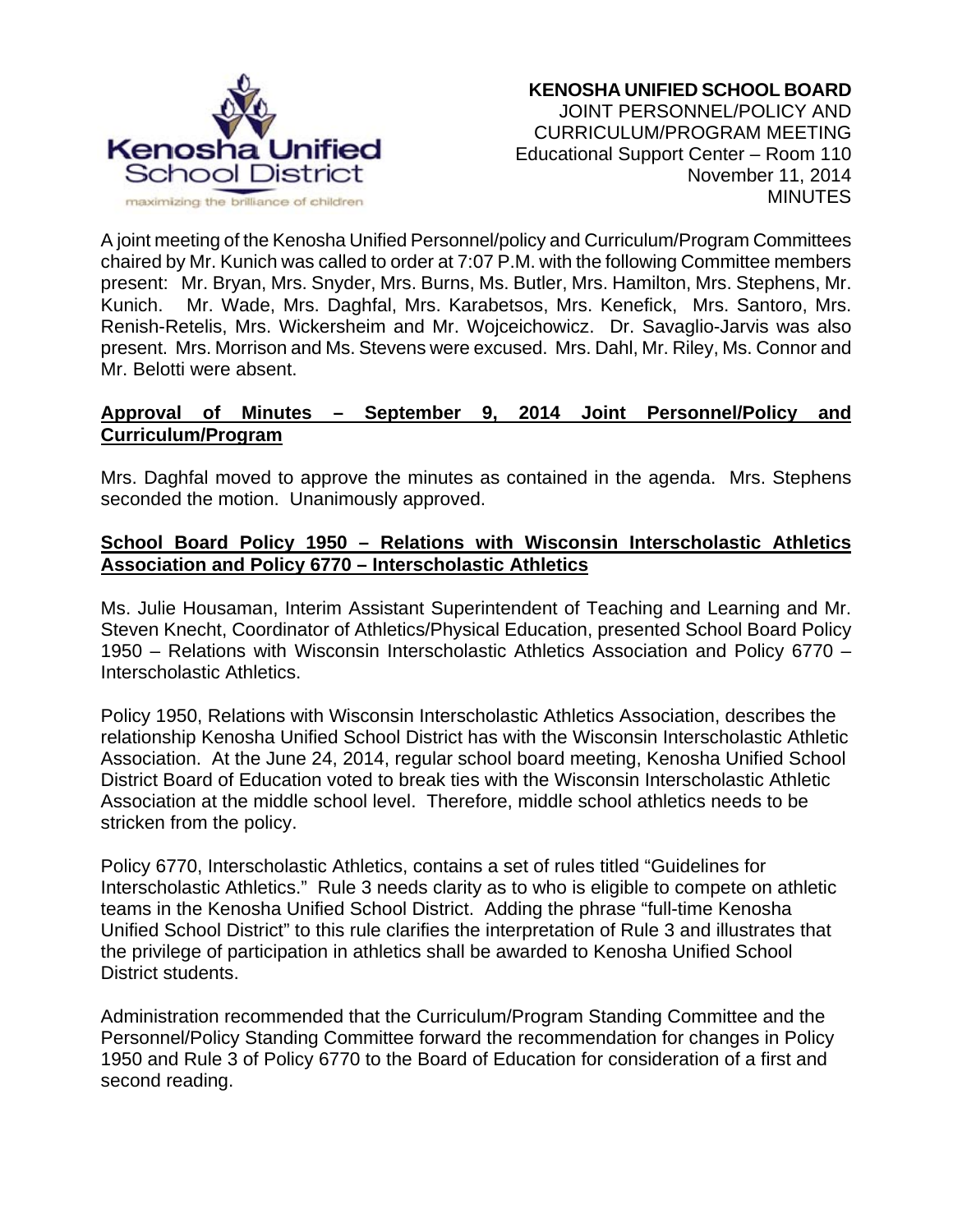Mr. Bryan moved to forward School Board Policy 1950 – Relations with Wisconsin Interscholastic Athletics Association to the school board for consideration of a first and second reading. Mrs. Wickersheim seconded the motion. Unanimously approved.

Mrs. Burns moved to forward School Board Policy 6770 - Interscholastic Athletics to the school board for consideration of a first and second reading. Mrs. Kenefick seconded. Unanimously approved.

# **Future Agenda Items**

There were no future agenda items noted.

Mr. Bryan moved to adjourn the meeting. Mr. Wade seconded the motion. Unanimously approved.

Meeting adjourned at 7:23 P.M.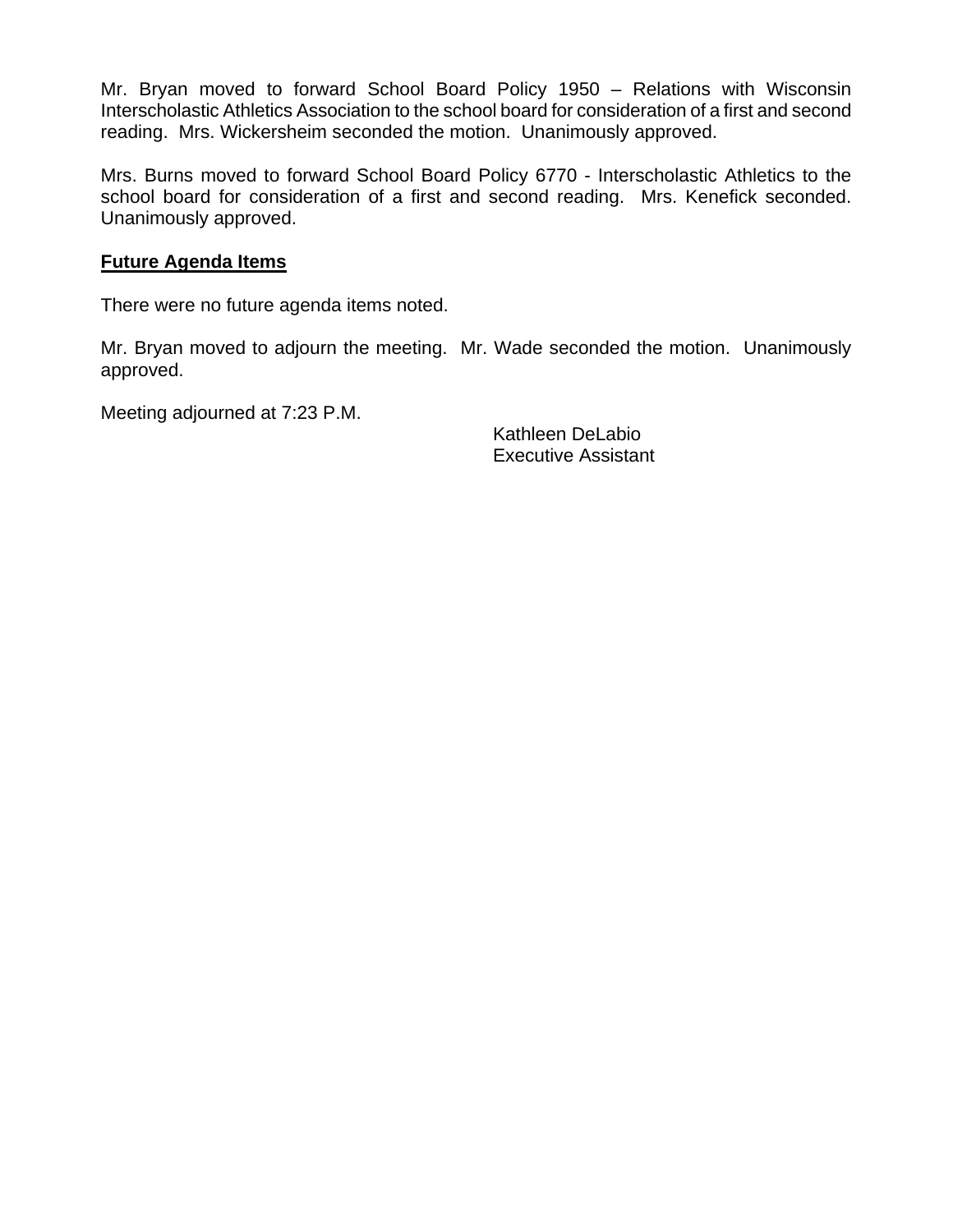

A meeting of the Kenosha Unified Curriculum/Program Committee chaired by Mrs. Snyder was called to order at 7:25 P.M. with the following Committee members present: Mr. Wade, Mrs. Daghfal, Mrs. Karabetsos, Mrs. Kenefick, Mrs. Santoro, Mrs. Renish-Ratelis, Mrs. Wickersheim, and Mr. Wojciechowicz. Dr. Savaglio-Jarvis was also present. Ms. Stevens was excused and Mr. Belotti was absent.

Mrs. Snyder thanked Mrs. Coleman for chairing the meeting last month and welcomed new committee members.

# **Approval of Minutes – October 14, 2014 Curriculum/Program**

Mrs. Daghfal moved to approve the minutes as presented. Mrs. Santoro seconded the motion. Unanimously approved.

# **Summer School 2014 Update and Summer School 2015 Program Recommendations**

Ms. Housaman and Ms. Debra Giorno, Assistant Principal at Bullen Middle School, presented the Summer School 2014 Update and Summer School 2015 Program Recommendations. They provided an overview of the elementary, middle and high school programs as well as the Life, Learning and Leisure program, the Fine Arts program and the Recreation Department summer activities for children.

Ms. Giorno answered questions. There was discussion on benefits of doing a comparison of MAP scores of those students who participated vs. those who did not. There was also discussion on the reasons for the increase in high school summer school attendance.

Mr. Wade moved to forward the proposed dates and budget for Summer School 2015 to the full Board for approval. Mrs. Daghfal seconded the motion. Unanimously approved.

# **Reuther Central High School – Bradford High School Athletic Cooperative Agreement**

Ms. Housaman and Mr. Knecht presented the Reuther Central High School – Bradford High School Athletic Cooperative Agreement.

Mr. Knecht reported that in 1982 the WIAA made an amendment to their constitution, bylaws, and rules of eligibility which permitted member schools to have cooperative teams. Cooperative teams permitted member schools to join together and support an athletic program in order to have a team exist.

To date, Reuther participates with no other school on a cooperative team and provides only a boys' and a girls' basketball program for its students. Over the past three years, more students at Reuther are becoming interested in participating in sports other than